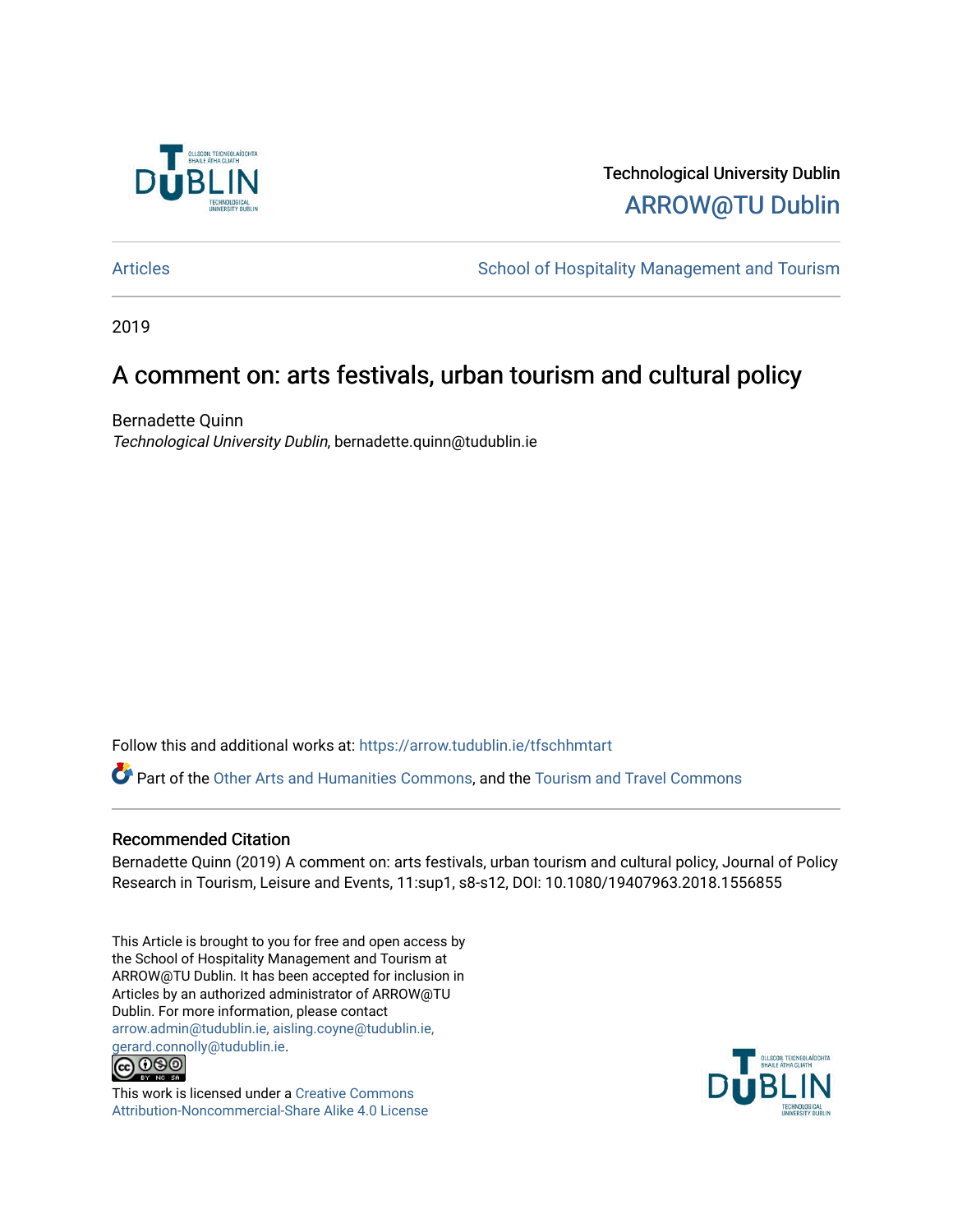



**ISSN: 1940-7963 (Print) 1940-7971 (Online) Journal homepage:<https://www.tandfonline.com/loi/rprt20>**

# **A comment on: arts festivals, urban tourism and cultural policy**

**Bernadette Quinn**

**To cite this article:** Bernadette Quinn (2019) A comment on: arts festivals, urban tourism and cultural policy, Journal of Policy Research in Tourism, Leisure and Events, 11:sup1, s8-s12, DOI: [10.1080/19407963.2018.1556855](https://www.tandfonline.com/action/showCitFormats?doi=10.1080/19407963.2018.1556855)

**To link to this article:** <https://doi.org/10.1080/19407963.2018.1556855>



Published online: 10 Feb 2019.



 $\overrightarrow{S}$  [Submit your article to this journal](https://www.tandfonline.com/action/authorSubmission?journalCode=rprt20&show=instructions)  $\overrightarrow{S}$ 

**III** Article views: 797



[View related articles](https://www.tandfonline.com/doi/mlt/10.1080/19407963.2018.1556855)  $\mathbb{Z}$ 



[View Crossmark data](http://crossmark.crossref.org/dialog/?doi=10.1080/19407963.2018.1556855&domain=pdf&date_stamp=2019-02-10)<sup>C</sup>

[Citing articles: 3 View citing articles](https://www.tandfonline.com/doi/citedby/10.1080/19407963.2018.1556855#tabModule)  $\mathbb{Z}$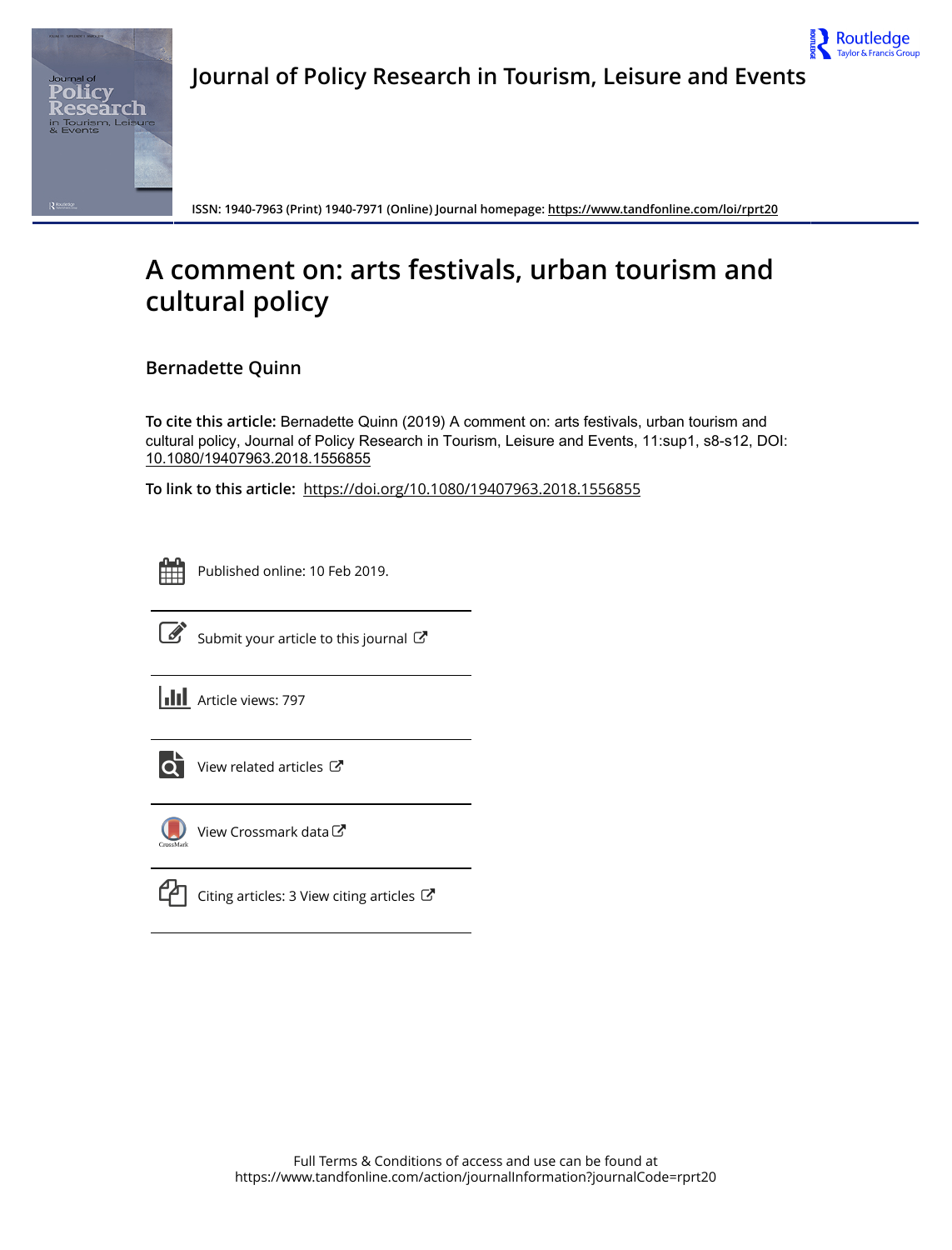

Check for updates

## <span id="page-2-0"></span>A comment on: arts festivals, urban tourism and cultural policy

#### Bernadette Quinn

College of Arts & Tourism, Dublin Institute of Technology, Dublin, Ireland

Original article:

B. Quinn. (2010). Arts festivals, urban tourism and cultural policy. Journal of Policy Research in Tourism, Leisure and Events, 2(3), 264–279.

When I wrote the 2010 article Arts festivals, urban tourism and cultural policy for the special issue of JPRTL&E in 2010, the focus on the 'urban' in the brief that I was given very much reflected the prominent attention being given to festivals and events in urban contexts at that time (Johansson & Kociatkiewicz, [2011](#page-6-0); Stevens & Shin, [2012](#page-6-0)). I start this brief comment now by noting that this imbalance in the literature is being addressed by a recent rise of research interest in the arts, including festivals, in rural areas (including forthcoming special issues/sections in the Journal of Rural Studies and Sociologica Ruralis). This is a welcome development because festivals in rural areas, although associated with enhanced human and social capital (Wilks & Quinn, [2016](#page-6-0)), entrepreneurial activity (Pickernell, O'Sullivan, Senyard, & Keast, [2007\)](#page-6-0), economic development and regeneration (Gibson & Connell, [2011](#page-5-0)), have been under-researched. Meanwhile, arts festivals also continue to proliferate in cities across and beyond developed economies (Slabbert & Vivier, [2013\)](#page-6-0). They remain a mainstay of urban landscapes, and feature strongly in urban development, urban regeneration and urban tourism policies. While an extensive literature on festivals produced in many different disciplines conceives of festivals as very positive endeavours with a wealth of cultural, social and economic potential, the prevalent instrumental use of arts festivals in both urban and rural contexts continues to generate a range of contested reactions. Fundamentally, underpinning the critical perspectives in this literature are Harvey's [\(2001](#page-5-0)) questions about whose aesthetics, whose collective memory, and whose interests are being served when arts festivals are harnessed, in a 'creative cities' paradigm, to further urban regeneration and development. Critical perspectives in festival and event studies addressing these kinds of questions have become more prevalent since 2010 (e.g. Finkel, [2010;](#page-5-0) McLean, [2018](#page-6-0); Stevenson, [2016](#page-6-0)) and this has to be seen as a healthy development. In Lundberg, Armbrecht, Andersson, and Getz [\(2017\)](#page-6-0), the question of value (all kinds of value) is placed centre stage and scrutinised with the aid of a framework produced by Andersson, Armbrecht, and Lundberg ([2012\)](#page-5-0). This distinguishes between both intrinsic and extrinsic values and individual and societal values, and is helpful in trying to analyse and understand the very important question of who derives benefits from festivals.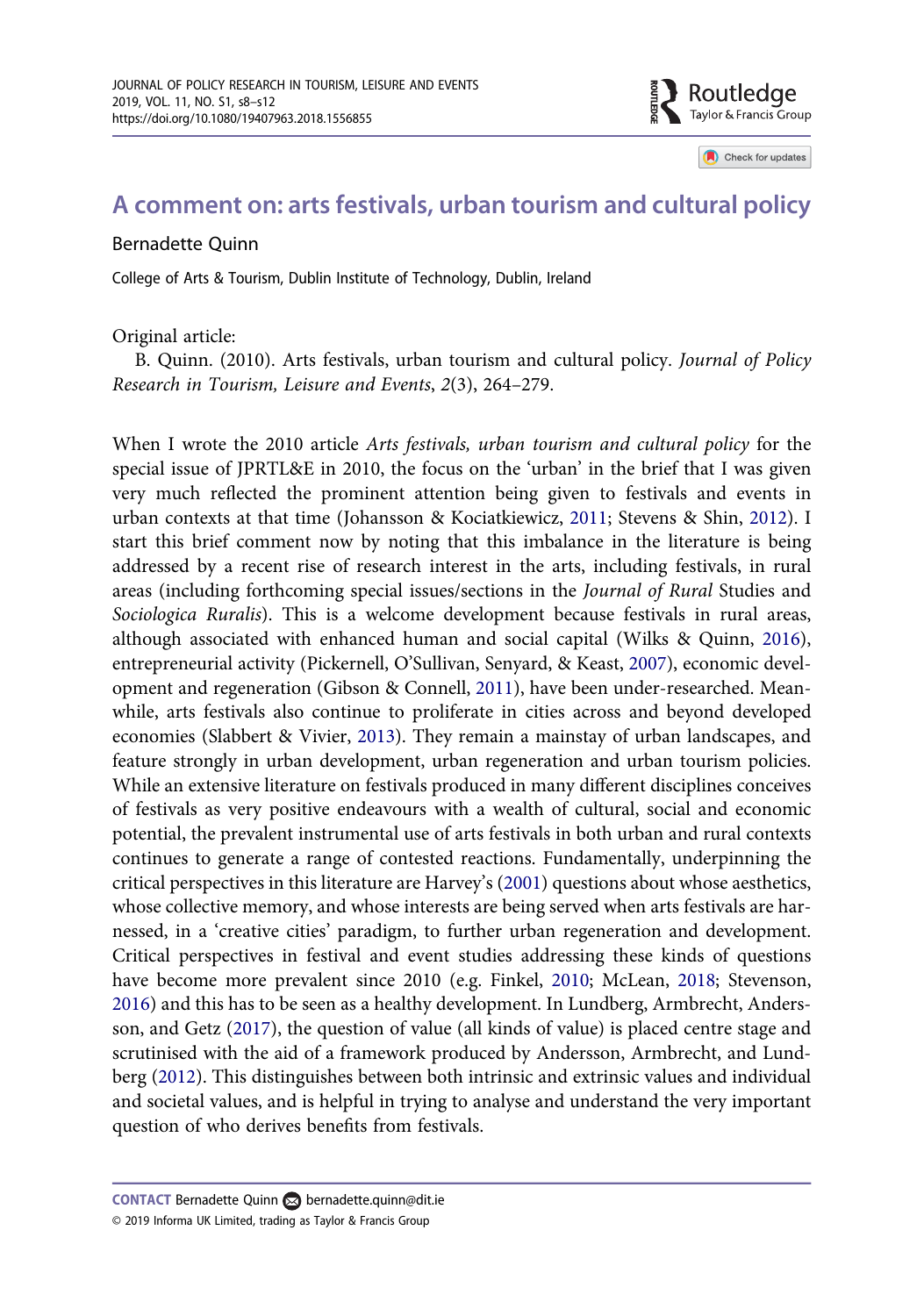<span id="page-3-0"></span>In cities, as is now so well recognised, arts festivals are intimately interwoven into urban policy agenda because they are understood to serve a multitude of largely commercial, often tourism-related purposes. When created or supported and developed for commercial purposes, as they are in neoliberal policies, they are being most prized for their extrinsic values. Fortuitously, extrinsic values can be easily measured and reported in the guise of e.g. visitor numbers, bed nights, increased spend, and advertising value equivalency. Accordingly, the task of articulating their value to governments who set policy and funding priorities is relatively straightforward, unlike in the case of intrinsic values which are much more difficult to capture in the normative terms used to talk about the neoliberal cultural economy. Valuing intrinsic values has historically been a notable feature of cultural policy, another theme in the 2010 paper. Of all the literature linking arts festivals to these original themes, the body of work pertaining to festivals and cultural policy is the least well developed. Back in 2010, I construed this as a problem and certainly thought it was eminently reasonable to argue that given the often tense relationship between tourism and festivals (an extrinsic versus intrinsic values kind of dynamic), (Getz, Andersson, Armbrecht, & Lundberg, [2018;](#page-5-0) Miles, [2017](#page-6-0)), the latter ought to be supported and buttressed by a comprehensive cultural policy vision. Now I am less sure that this is such a priority. Very recently, Mangset [\(2018](#page-6-0)) somewhat provocatively asked whether a single sectoral approach to thinking about cultural policy remains relevant. Like others before him (Hitters, [2007](#page-5-0)), he points to the purported failure of national cultural policies to achieve the democratisation of culture, a key aim of cultural policy since the mid-20th century. He also reminds us that traditionally, cultural policy typically made reference to hierarchical understandings of arts and cultural forms and their consumption. Today, such hierarchies seem less useful. Several researchers have argued that people from high socio-economic groups tend to be omnivorous in their cultural consumption, although people from lower socio-economic groups tend mainly towards univorous consumption (Barbieri & Mahoney, [2010\)](#page-5-0). Furthermore, researchers have argued that low cultural consumption is not best explained by social exclusion as it is not necessarily confined to less well cohorts in society (Chan & Goldthorpe, [2007\)](#page-5-0). Perhaps beyond all of this, as Mangset ([2018\)](#page-6-0) also writes, it is difficult to see how a single sectoral, national approach to cultural policy can be effective in these highly globalised times, given the wide-ranging influences associated with the unprecedented, often problematic and frequently contested mobilities of people, ideas, information and capital.

Patterns of cultural consumption are changing and festivals now constitute 'one of the main players on the stage of modern cultural consumption (McGillvrary & Frew, [2015,](#page-6-0) p. 2650). This is the case at a time when the consumers that cities are targeting are not just local or regional citizens but highly mobile citizens of the world. Writing about arts festivals, Négrier ([2015\)](#page-6-0) has claimed that festivals are experiencing a change from 'cultural permanence', an approach that focused on cultural policies and public support for cultural activities, to 'ephemeral presentism' that focuses more on the liveliness of the festivity. Certainly, the festival marketplace is crowded with offerings that include artistic and cultural elements appealing to popular, commercial tastes and capable of being supported in the marketplace where the spectacle of festivities is a core tourism offering. The spectacle created by the 'instant' liveliness can mean that festivals become much more dependent for resources on tourism institutions and on municipalities than on cultural institutions, although it remains true to say that many urban-based arts festivals would struggle to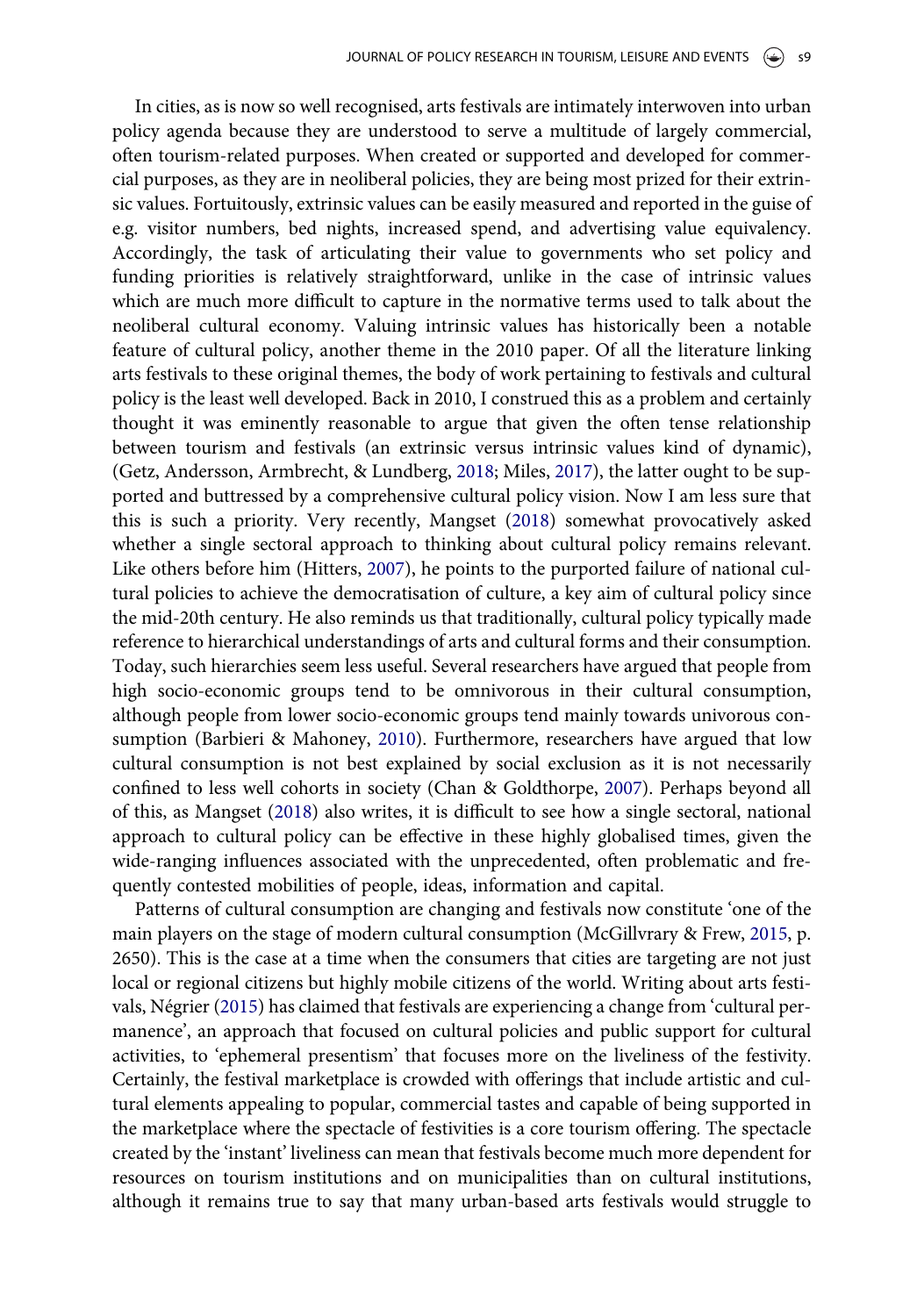<span id="page-4-0"></span>survive without the support of cultural institutions and cultural policies (Giorgi, [2011](#page-5-0)). However, the urgency to think about arts festivals not simply in relation to tourism or to the cultural sphere per se seems much less pressing now than the need to further understandings of the roles they play in the broader context of the city more generally.

The problematic of the urban seems to have grown in recent times or perhaps it is just that it has come more clearly into view. Cities foster growth, generate and cluster wealth, spur innovation and creativity, and are central in shaping global sustainability (Acuto, Parnell, & Seto, [2018\)](#page-5-0). However, increasing urbanisation brings large-scale challenges for city governments to ensure liveability, access to infrastructure and services, political security, the accommodation of cultural diversity and the inclusion of vulnerable groups including immigrants. In tackling these challenges urban policy makers are increasingly investing in strategies to transform their urban agglomerations into cutting edge, future oriented, smart cities, thereby challenging creative humans to reimagine the digitally mediated cities of the future (Rose, [2017\)](#page-6-0). In this context, a very real question worthy of being posed relates to the extent that festival and indeed artistic activities more generally, are implicated in producing, negotiating or contesting the dominant forces shaping contemporary cities.

Recent research in festival studies and elsewhere is showing that arts festivals and urban artistic activities more generally play key roles in producing and transforming cities in multiple ways. As they become increasingly central to the cultural vibrancy of cities, irrespective of how they are strategically conceived and whether they are construed as cultural activities for particular cohorts of local citizens or tourism activities for temporary visitors, they can be seen to reveal a blurring of distinctions between locals and tourists (Quinn & Wilks, [2017\)](#page-6-0). Furthermore, although they may often be supported by highly critiqued neoliberal 'creative city' urban policies, festivals can almost always live up to their subversive reputation for disruption (Bakhtin [1968\)](#page-5-0) and at the very least are full of potentialities (Pløger, [2010](#page-6-0)) to influence, reinterpret, challenge and contest prevailing agenda. Similar arguments have been made for community-engaged arts practice (McLean, [2018](#page-6-0)), with Olsen ([2018a,](#page-6-0) p. 1) understanding artistic performance as a 'crucial creative means of empowerment in the midst of urban transformation'.

Recent work investigating festivals from a variety of perspectives reveals diverse examples of what agency looks like in festival settings. Research on social capital has been unpicking the generally positive narratives surrounding social capital, arguing that in festival contexts, cultural heterogeneity and the historically embedded particularities of place can complicate the potential for social capital to develop (González-Reverté & Miralbell-Izard, [2009](#page-5-0); Stevenson, [2016\)](#page-6-0). The emphasis on technology and the role that it can play in creating and recreating new spaces for cultural consumption is another research avenue that has recently opened up. Miles [\(2017\)](#page-6-0) urges us to think not only about social media as a tool of information dissemination and marketing but also as a new means of producing and staging festivals. Producing 'digital stagings' allows festivals 'to stake out meaningful and individual offerings in cultural arts' (p. 4). This opens up a whole raft of possibilities for the audiences that festivals can reach and for the ways that they can seek to engage. Edensor and Sumartojo [\(2018\)](#page-5-0) explicitly dispute that festivalisation is simply a neoliberal process that reduces spectators to passive onlookers and serves only commercial interests. Instead, they argue that the power of festivals to transform places encourages a fresh engagement with familiar surroundings. Negative commentary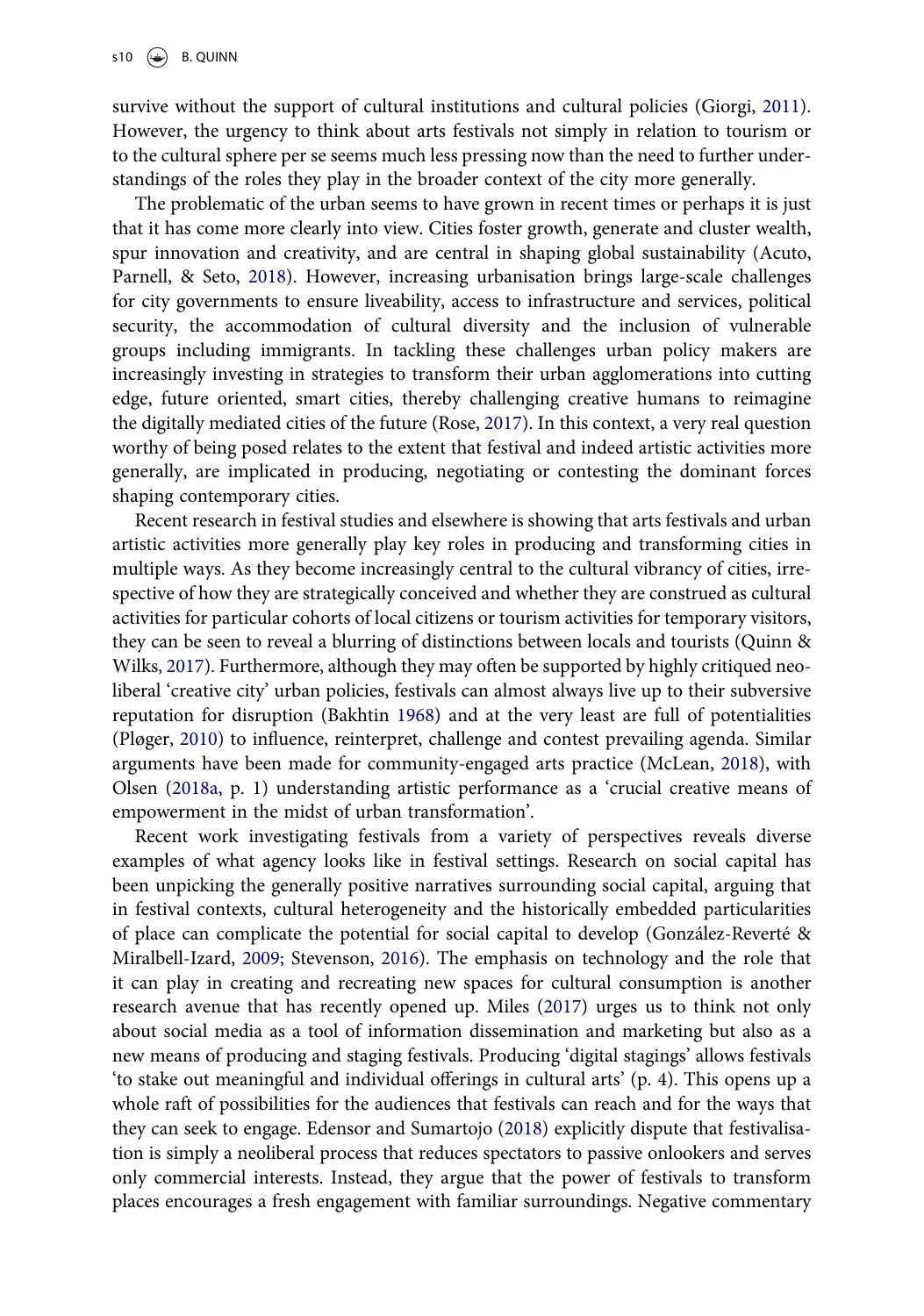<span id="page-5-0"></span>still surrounds the instrumental use of festivals in neoliberal urban policies, justifiably so in my view, but Edensor and Sumartojo's recent work encourages a closer examination of how technologically inspired festivals like light festivals in this case, throw cities into new and different perspectives and encourage citizens to rethink the familiar in ways that require creativity and can be challenging, thought provoking and arresting. They suggest that more research into smaller scale, experimental, radical and participatory festivals might shed further insights into the abilities of festivals to transform space and remake place, much like some of the work on community-engaged arts practice in cities has done (McLean, [2018\)](#page-6-0). In effect, arguments like these maintain that binary thinking is not very productive. As Olsen ([2018b\)](#page-6-0) argues: it is important to acknowledge that 'the boundaries between artistic autonomy, social responsibility and instrumentalised art are not clear cut'. Further research is needed into the multi-faceted and highly nuanced roles that contemporary arts festivals play in contributing to the artistic activities, cultural vibrancy and economic vitality of urban societies.

I ended my 2013 article by saying that the continued fracturing between arts festivals, urban tourism and cultural policy needs to be mended. This remains true, but the fracturing is not going to be mended at the level and scale of either arts festivals, tourism or cultural activity uniquely, rather there is a need to focus more on understanding how these spheres of activity interweave and interact, however contentiously, to shape contemporary cities and disruptively contribute to broader urban agenda.

#### References

- Acuto, M., Parnell, S., & Seto, K. C. [\(2018\)](#page-4-0). Building a global urban science. Nature Sustainability, 1 (Jan), 2–4.
- Andersson, T. D., Armbrecht, J., & Lundberg, E. [\(2012\)](#page-2-0). Estimating use and non-use values of a music festival. Scandinavian Journal of Hospitality and Tourism, 12(3), 215–231.
- Bakhtin, M. [\(1968](#page-4-0)). Rabelais and his world. Cambridge, MA, London: Massachusetts Institute of Technology.
- Barbieri, C., & Mahoney, E. ([2010\)](#page-3-0). Cultural tourism behaviour and preferences among the liveperforming arts audience: And application of the univorous– omnivorous framework. International Journal of Tourism Research, 12, 481–496.
- Chan, T. W., & Goldthorpe, J. ([2007\)](#page-3-0). Social Stratification and Cultural Consumption: Music in England. European Sociological Review, 23(1), 1–19. [doi:10.1093/esr/jcl016](https://doi.org/10.1093/esr/jcl016)
- Edensor, T., & Sumartojo, S. ([2018](#page-4-0)). Reconfiguring Familiar Worlds with Light Projection: The Gertrude Street Projection Festival, 2017. Geohumanities, 4(1), 112–131.
- Finkel, R. ([2010\)](#page-2-0). 'Dancing around the ring of fire': Social capital, tourism resistance, and gender dichotomies up at Helly Aa in Lerwick, Shetland. Event Management, 14(4), 275–285.
- Getz, D., Andersson, T. T., Armbrecht, J., & Lundberg, E. [\(2018](#page-3-0)). The value of festivals. In J. Mair (Ed.), The Routledge Handbook of Festival Studies (pp. 22–30). Oxon, New York: Routledge.
- Gibson, C., & Connell, J. (eds.). ([2011](#page-2-0)). Festival Places: Revitalising Rural Australia. Bristol: Channel View Publications.
- Giorgi, L. ([2011](#page-4-0)). Literature festivals and the sociology of literature. The International Journal of the Arts in Society. Available at SSRN: [https://ssrn.com/abstract = 1783609](https://ssrn.com/abstract=1783609)
- González-Reverté, F., & Miralbell-Izard, O. [\(2009](#page-4-0)). Managing music festivals for tourism purposes in Catalonia (Spain). Tourism Review, 64(4), 53–65. [doi:10.1108/16605370911004575](https://doi.org/10.1108/16605370911004575)
- Harvey, D. ([2001\)](#page-2-0). Spaces of Capital. New York: Routledge.
- Hitters, E. [\(2007\)](#page-3-0). Porto and Rotterdam as European Capitals of Culture: towards the festivalisation of urban cultural policy. In G. Richards (Ed.), Cultural Tourism: Global and Local Perspectives (pp. 281–302). New York: The Haworth Press. ISBN 978-0-7890-3116-7.